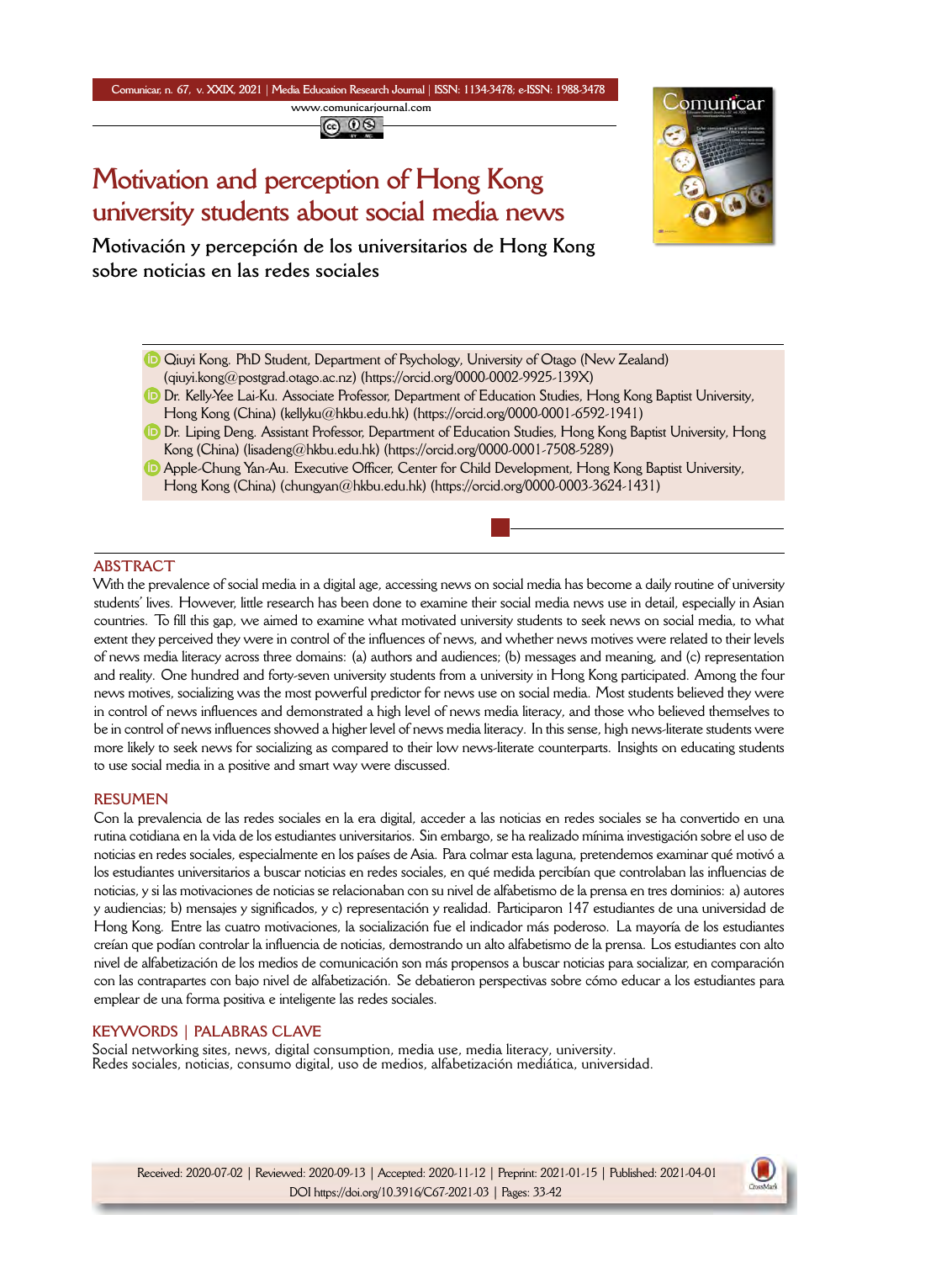# **1. Introduction**

Social media, such as Facebook, YouTube, WhatsApp, and Twitter, constitute a form of online platform that enables interactions and communications across the geographical boundaries worldwide. With the dramatic rise of social media, seeking, sharing, and discussing news via these interactive platforms has become an inevitable part of university students' everyday lives (Casero-Ripollés, 2012; Martinez-Costa et al., 2019). According to a digital news report covering 37 Western and Asian countries (including the US, the UK, Japan, and Korea, etc.), around half (53%) of young people aged 18-24 use social media for news on a weekly basis (Newman et al., 2018). In Hong Kong, three out of five adults report getting news from social media, which has surpassed the proportion who do so via traditional print media (Newman et al., 2019).

With the growing popularity of social media as news sources, it has become a focus of attention among teachers, educators, and scholars to have a clear understanding of how and why university students seek news on social media, how much control they perceive over the influences of news, and how well they know about the news. The current research aimed to address these questions by measuring university students' motives underlying social media news use, perceived news media control, and levels of news media literacy. We captured students' news motives using a scale adapted from prior research and assessed their perceived control over news influences and news media literacy using existing measurements. The potential associations among news motives, perceived news media control, and news media literacy were also examined.

We believe that a clearer understanding of news activities and news motives would help to identify learners' actual levels and needs in news media literacy education. As suggested by prior research, teaching news media literacy can increase individuals' news consumption, social responsibility, and democratic participation (Hobbs, 2010). Before we can move forward to education in practice, we need empirical data to identify students' current news knowledge and skills. In this sense, the current study fills this gap by providing direct evidence on Hong Kong students' needs and characteristics.

#### **1.1. Social media news use**

Social media has dramatically changed the way university students consume news and the role they play in the news industry. On the bright side, it brings benefits to news users with its unique features. Unlike traditional news channels where users only receive news passively, social media enables users' active participation in news production and dissemination. Users can post a status, upload event photos and live videos that deliver timely and useful information using functions such as comments, likes, shares, or tags on social media (Choi, 2016; Choi & Lee, 2015). Also, social media produces and delivers news instantaneously, at a speed that leaves traditional sources or other online channels far behind (Choi & Lee, 2015). Furthermore, social media provides open and interactive forums where students can share viewpoints and have discussions freely. Thus, a more transparent, trustworthy, and democratic society would come into being with citizens engaging more in news and caring more about society (Ellison et al., 2007).

While social media provides a range of benefits, it poses several risks. First, social media filters or prioritizes news based upon users' personal preferences (such as previous news reading and sharing, friends' preferences, recency, and popularity). This might lead to selective exposure to media content and cause extreme viewpoints (Thurman & Schifferes, 2012). Second, social media makes news stories susceptible to reinterpretation, distortion, mutation, and redistribution, with users summarizing news stories or adding commentaries while sharing news (Soep, 2012). Also, without strict controls and wellestablished fact-checking systems, social media can be a fertile ground for sowing misinformation (which is unintentionally false) and disinformation (which is intentionally false) (Shao et al., 2017). Fake news might distort students' view of the world and undermine the public trust in society if students cannot deal with them correctly (Allcott & Gentzkow, 2017; Brandtzaeg et al., 2018; Pennycook et al., 2018). Even worse, if students are not able to use social media properly, they could rely on these platfroms as a way to escape from reality (Gao et al., 2017; Kırcaburun & Griffiths, 2019). Considering both benefits and pitfalls of social media news use, it has become crucial to provide students with efficient news media literacy education. If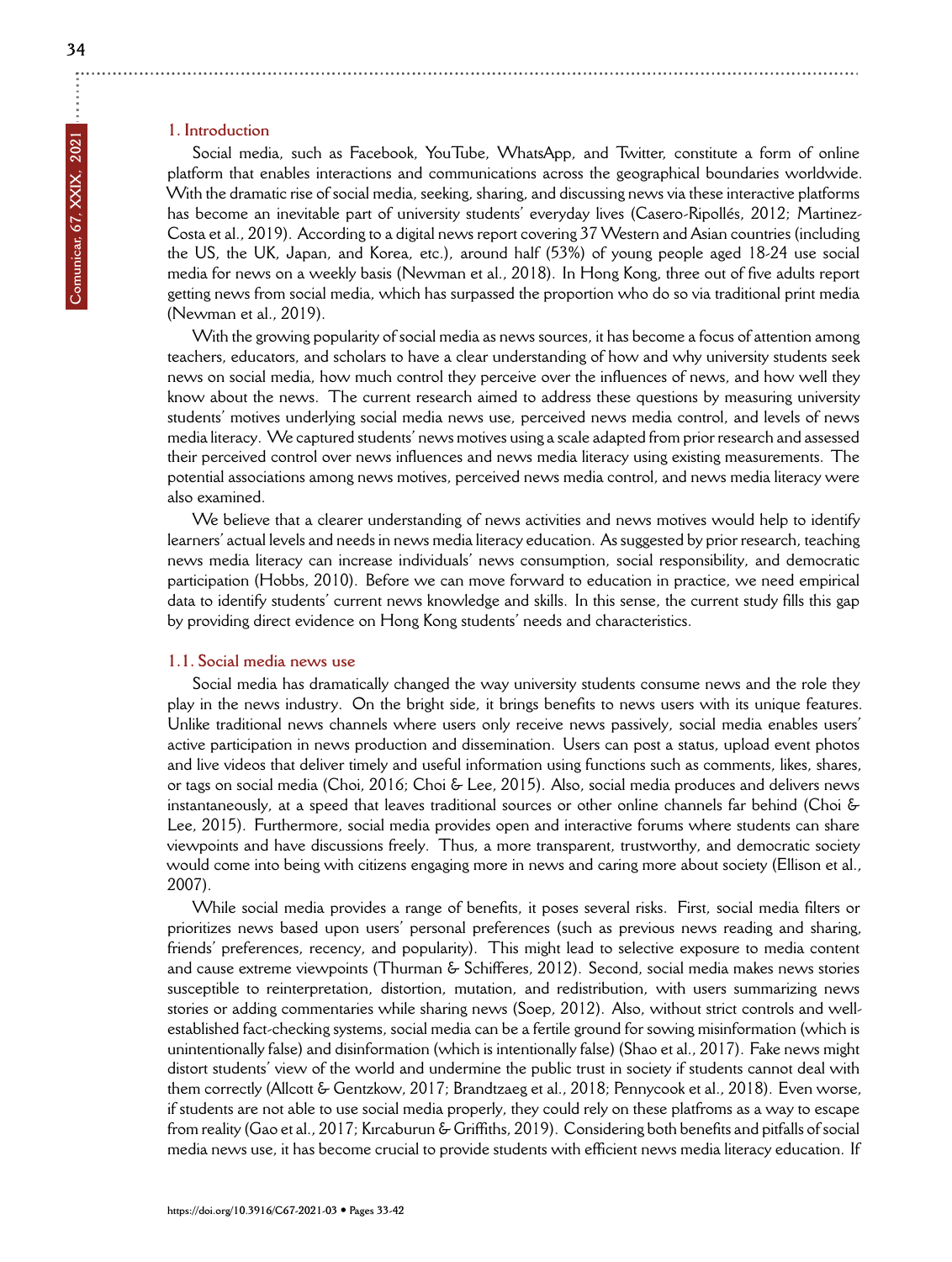students are better prepared to avoid the risks and maximize the benefits, their learning of news could be enhanced through these interactive platforms. Before this step can be taken, educators and practitioners need to have an accurate understanding of students' news motives, actual competence, and knowledge.

## **1.2. Conception of news motives**

To better profile students' social media news use, one of the first questions we need to figure out is why students choose to seek news on social media. Many studies grounded on the uses and gratifications (U&G) theory have been conducted to investigate news motives. The main argument of U&G theory is that individuals select media that can best gratify their specific social and psychological needs (Katz et al., 1974). Based on this, four motives for social media news use have been identified by prior studies: information seeking (i.e., to acquire useful information about community, social events, and current affairs), socializing (i.e., to get topics for social conversations), entertainment (i.e., to escape the boredom of daily routines or release emotions), and status seeking (i.e., to get recognized by peers) (Diddi & LaRose, 2006; Dunne et al., 2010; Park et al., 2009).

Social media revives the research of U&G theory with its capabilities to fulfill users' diverse needs (Rubin, 2009; Ruggiero, 2000). As noted earlier, it makes news more personalized and interactive and provides communicative platforms where users can discuss social issues freely. These defining features cater to users' personal needs for certain categories of information and satisfy their gratifications related to socializing. Considering an increasing amount of news activities on social media, it is valuable to recap news motives through the lens of U&G theory (Dunne et al., 2010). To address this, the first research question of the current study was:

• RQ1: What are the news motives underlying news seeking on social media?

#### **1.3. Conception of news media literacy**

Given the uneven quality of news on social media, university students need a wider range of skills and knowledge to stay reasonable in this complex news environment. News media literacy is a skill that can help develop an understanding of how and why people engage with news, how individuals make sense of the news, and how they are influenced by their own news habits (Maksl et al., 2015).

The theory of news media literacy was derived from Potter's cognitive model of media literacy (2004). In his model, four components were proposed: knowledge structures, personal locus, competencies and skills, and information processing. Of these four components, knowledge structures highlight a generic awareness of media industry, content, effects, self, and the real world, and personal locus involves the personal needs and motives that drive different modes of information processing.

According to Potter's model (2004), knowledge structures and personal locus interact with each other, with better knowledge enriching a person's motives for news, and motives driving the person to know more about media influences. Additionally, media literacy involves a set of critical thinking skills for analyzing, evaluating, and judging media messages. Although Potter's model is more concerned with an overall understanding of media literacy, it has been widely applied to the sub-field of news media literacy (Mihailidis, 2011).

In terms of news media literacy specifically, news knowledge involves a clear understanding of what news is, under which conditions news is produced, and the influences news can have on people. The knowledge about news content, industries, and effects, combined with a great sense of control and consciousness regarding the effects of news, would result in higher levels of news media literacy. In other words, news media literacy requires an interplay between knowledge about news and the personal locus over the influences of news.

In the current study, we examined the extent to which students perceive themselves as being in control of news influences and how much they know about the news by using Media Locus of Control Scale (Maksl et al., 2015; Maksl et al., 2017) and News Media Literacy Scale (Ashley et al., 2013). We skipped some components proposed in Potter's model (2004; 2010), such as the competencies and skills, because of the practical difficulties related to survey administration. Maksl et al. (2015) have found that highly media-literate teenagers can perceive more control over their relationship with media, indicating that the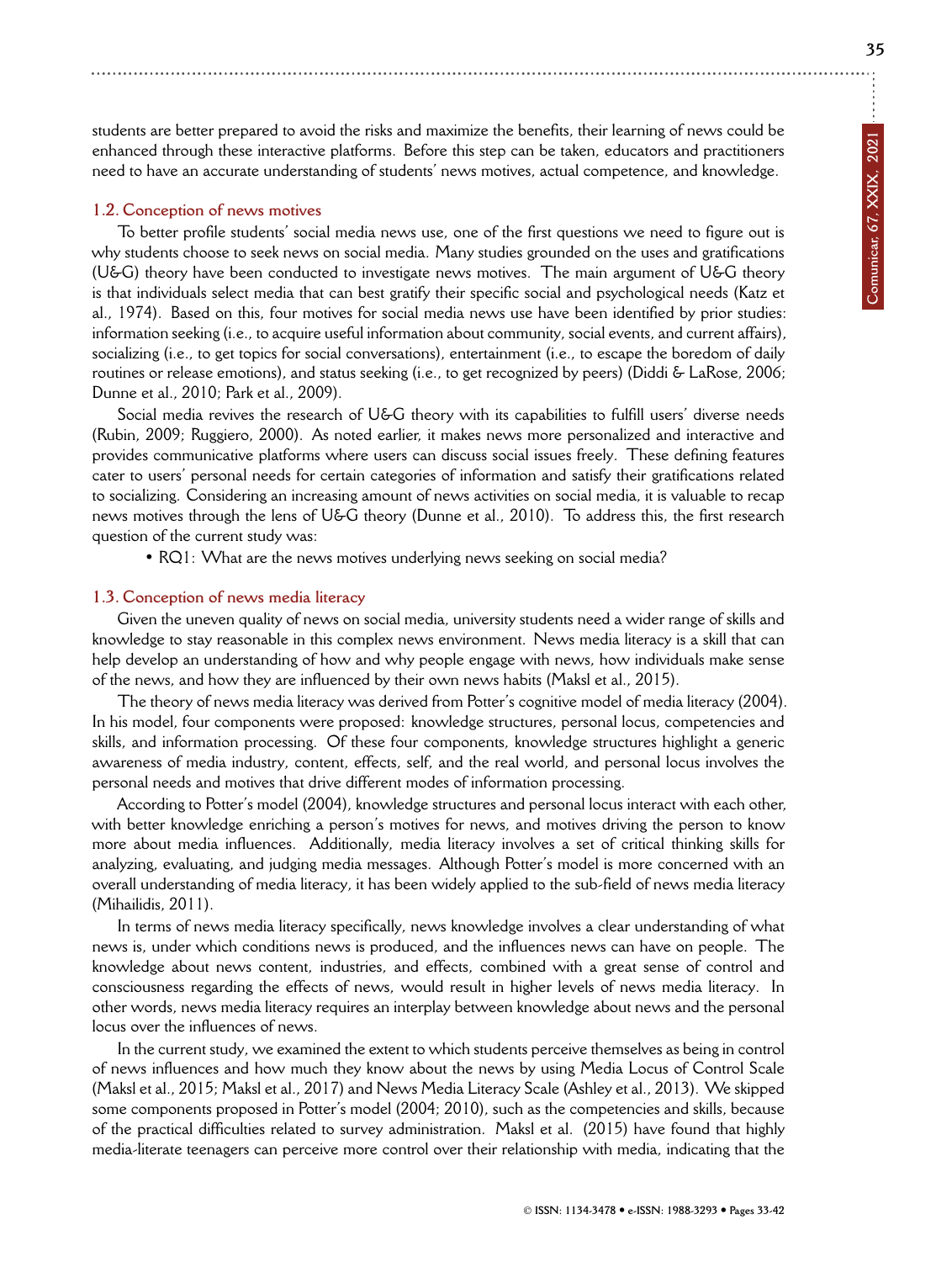÷

more teens know about news, the higher their perceived control over news influences. Thus, we aimed to examine the following questions:

- RQ2: What are the levels of university students' perceived news media control and news media literacy?
- RQ3: Are there any relations between perceived news media control and news media literacy?

Apart from a sense of being in control of news influences and news knowledge, news motives also help to create news-literate students. Basically, news motives can determine a person's attitude and behavior, giving rise to the way a person understands and processes news messages (Diddi & LaRose, 2006; Eveland, 2002; 2004; Lin, 2002; Rubin & Perse, 1987; Ruggiero, 2000). Maksl et al. (2015) have suggested that diverse motives would link to individual differences in learning from the news, thus leading to different levels of news media literacy. Stronger news motives would enhance a person's knowledge about current events and the process of influences, and in return, the acquired knowledge and perceived influences would strengthen the motives for news (Potter, 2004). To further understand such a potential relation between news motives and news media literacy, we examined:

• RQ4: Aredifferent types of news motives related to different levels of news media literacy?

## **1.4. The present study**

The present study aimed to examine university students' news motives, perceived news media control, and news media literacy. We investigated 147 undergraduates' news habits on social media (i.e., how often they get news from social media, which platform they use most frequently for news), and assessed their news motives underlying social media news use. Students' perceived news media control and news media literacy across three domains (i.e., authors and audiences, messages and meaning, and representation and reality) were measured using Media Locus of Control Scale (Maksl et al., 2015; Maksl et al., 2017) and News Media Literacy Scale (Ashley et al., 2013). A median split was conducted to separate and compare participants with high and low news media literacy. We expected that students who were more knowledgeable about news would perceive higher control over news influences, and highly news-literate students were more likely to be driven by internal motives for social media news use (e.g., information seeking). Insights on how to educate students to better navigate information on social media were discussed.

## **2. Material and methods**

## **2.1. Participants**

The study's participants were 150 Hong Kong university students recruited through posters and bulletin board announcements on campus during the month of February 2018. A total of 147 participants were included in the final analysis, with data from three students eliminated due to their age being over the range of the target population (i.e., young students). The final sample's age ranged from 18 to 25 years (M=20.71, SD=1.58), with 76.19% being female. Participation was voluntary and anonymous. However, the fact that the sample was drawn from only one university in Hong Kong might present a limitation of the study. We would further address this in the discussion.

## **2.2. Measures and procedures**

Participants were asked to complete a 30-min survey offline in a laboratory. Informed consent was obtained before the commencement, and each participant was provided with a coffee coupon valued HKD 50 as a token of appreciation.

# **2.2.1. Social media news habits**

Participants' social media news habits were measured in terms of daily news access. They were first asked to indicate their time spent on news activities on social media via a question, (i.e., what is the amount of time you spent on news reading, sharing, commenting, or discussion on social media on an average day?), and their preferences for various social media platforms (i.e., which of the following social media do you use most frequently to read/watch news and share/discuss news?; see Table 2 for the options). To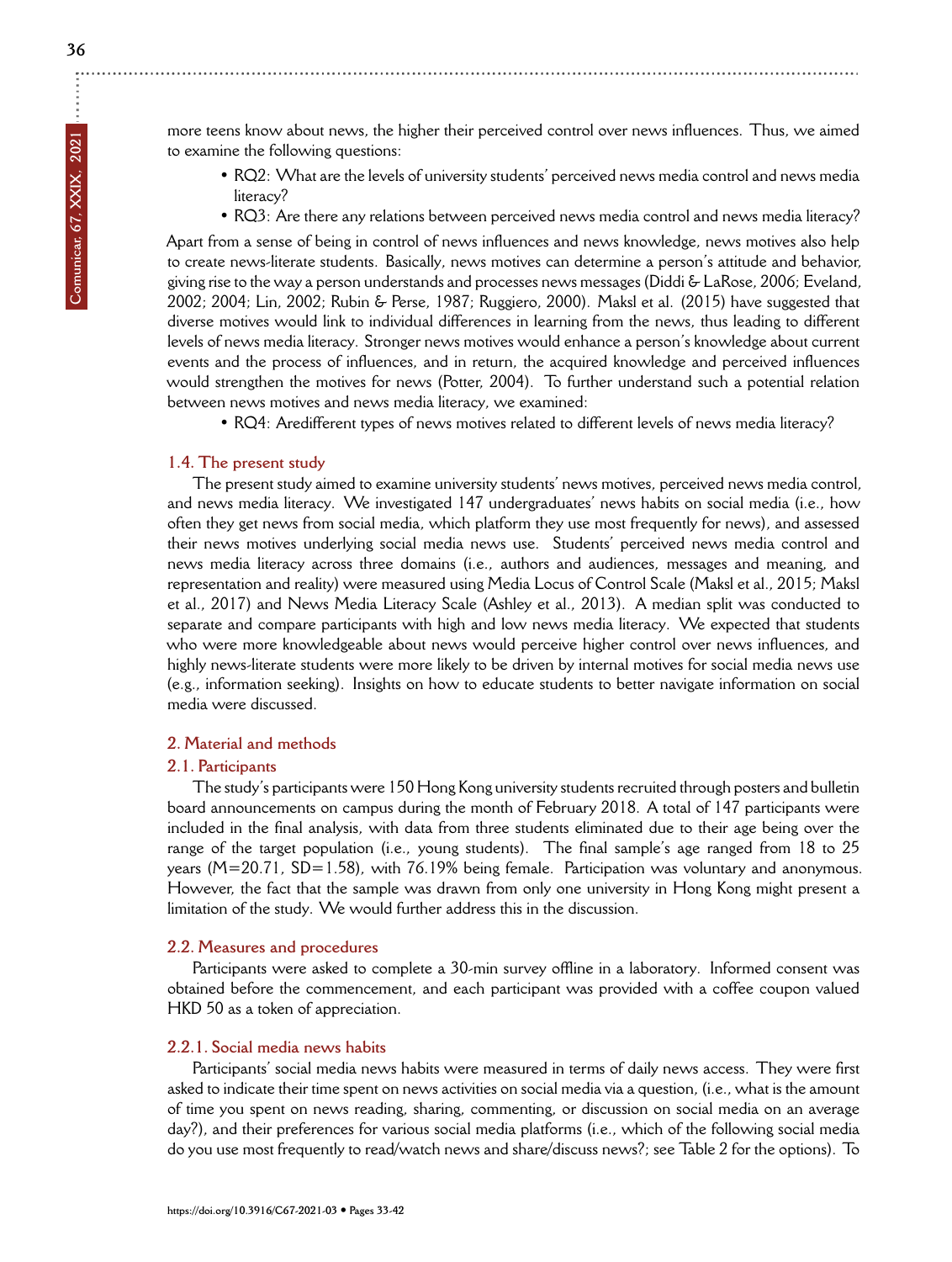ensure every participant comprehends the concept of social media, a brief description of its definition was provided before related questions were asked (i.e., social media comprise web-based applications where users can create and share information and have free interactions, such as Facebook, YouTube, WeChat, etc.).

# **2.2.2. Social media news motives**

Participants' news motives were measured using a well-established assessment adapted from prior research (Lee et al., 2011; Lee & Ma, 2012; Park et al., 2009). Four types of social media news motives were included: information seeking, socializing, entertainment, and status seeking. Information seeking measured the extent to which participants valued the useful, relevant, and timely information provided by social media. Socializing tapped on how much news activities on social media helped to develop and maintain social relationships. Entertainment measured the degree to which participants sought news on social media for leisure and entertainment purposes, and status seeking assessed the purpose of attaining status among peers. Each motive was assessed by three items on a 5-point Likert scale, ranging from 1=Strongly Disagree to 5=Strongly Agree. Sample items and the number of items were presented in Table 1.

| Table 1. Sample items of news motives, perceived news media control, and news media literacy |                                                                                       |              |  |  |  |
|----------------------------------------------------------------------------------------------|---------------------------------------------------------------------------------------|--------------|--|--|--|
| Variables                                                                                    | <b>Sample Items</b>                                                                   | No. of Items |  |  |  |
| News motives <sup>1</sup>                                                                    |                                                                                       |              |  |  |  |
| Information seeking                                                                          | It helps me to store useful information                                               | 3            |  |  |  |
| Socializing                                                                                  | To keep in touch with people                                                          | 3            |  |  |  |
| Entertainment                                                                                | It helps me pass time                                                                 | 3            |  |  |  |
| Status seeking                                                                               | It helps me feel important                                                            | 3            |  |  |  |
| Perceived news media control <sup>2</sup>                                                    | If I pay attention to different sources of news, I can<br>avoid being misinformed     | 4            |  |  |  |
| News media literacy <sup>3</sup>                                                             |                                                                                       |              |  |  |  |
| Authors and audiences (AA)                                                                   | News companies choose stories based on what will<br>attract the biggest audience      | 3            |  |  |  |
| Messages and meaning (MM)                                                                    | People pay more attention to news that fit with their<br>beliefs than news that don't | 5            |  |  |  |
| Representation and reality (RR)                                                              | A news story that has good pictures is more likely to<br>show up in the news          | 4            |  |  |  |

Note 1. News Motives were measured by scales adapted from prior research (Lee et al., 2010; Lee & Ma, 2012; Park et al., 2009). 2. Perceived News Media Control was measured using the Media Locus of Control Scale (Maksl et al. 2015; Maksl et al. 2017).

3. News Media Literacy was measured using the News Literacy Scale (Ashely et al., 2013).

## **2.2.3. Perceived news media control and news media literacy**

Participants' sense of being in control of news media influences and knowledge about news were measured using existing scales. For perceived news media control, a 6-item self-reported Media Locus of Control Scale (Maksl et al., 2015; Maksl et al., 2017) was administered to assess the perceived confidence and sense of responsibility in seeking truthful and credible news information. Participants were asked to rate on a 5-point Likert scale ranging from 1=Strongly Disagree to 5=Strongly Agree. For news media literacy, a 12-item self-reported News Media Literacy Scale (Ashely et al., 2013) was administered to assess students' knowledge about news media across three domains: authors and audiences (an understanding of how news might be constructed differently to reach specific target audience), messages and meaning (an ability to comprehend the way that value judgments affect the interpretation of news), and representation and reality (an understanding of how the editorial process of news might affect the presentation of news). Identical to the Media Locus of Control Scale, a 5-point Likert scale was presented (Table 1), and a higher score indicated a higher level of news media literacy.

## **3. Results**

## **3.1. Social media news habits**

Around half of the participants (47.62%) spent 30 minutes to 2 hours per day engaging with news on social media, followed by 38.78% spending less than 30 minutes and 11.56% for over 2 hours. Only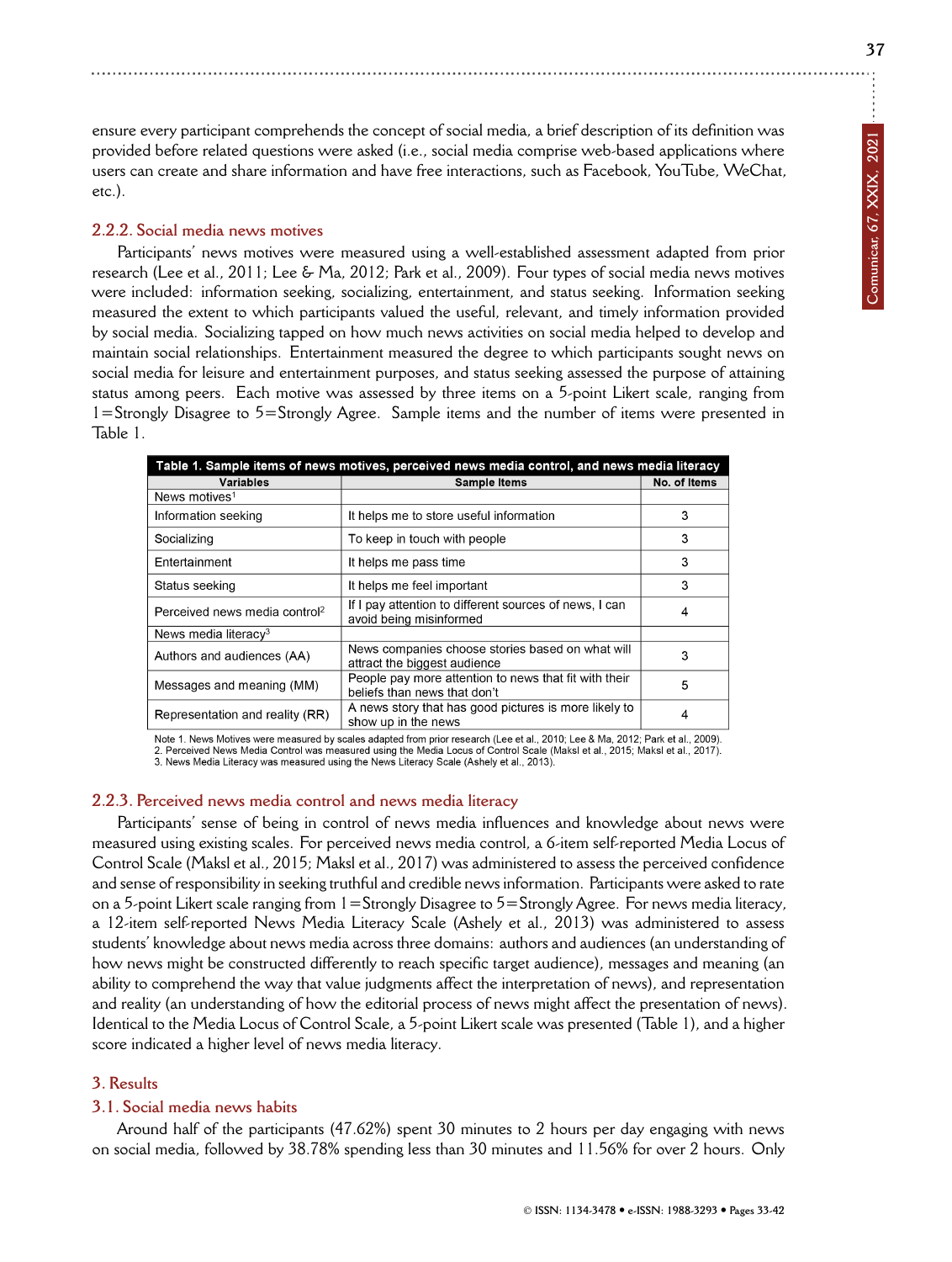2.04% reported that they never used social media for news activities. In terms of the most frequently-used social media platforms, Facebook came up as the dominant site (66.14%), with Weibo (5.51%) and Yahoo (5.51%) following far behind. The profiles of students' social media news habits are shown in Table 2.

| Table 2. Social media news habits of Hong Kong university students |       |  |  |  |
|--------------------------------------------------------------------|-------|--|--|--|
| Variables                                                          | %     |  |  |  |
| Time spent on social media news use                                |       |  |  |  |
| Less than 30 minutes                                               | 38.78 |  |  |  |
| 30 minutes - 2 hours                                               | 47.62 |  |  |  |
| Over 2 hours                                                       | 11.56 |  |  |  |
| No such habit                                                      | 2.04  |  |  |  |
| Most frequently-used social media platforms <sup>1</sup>           |       |  |  |  |
| Facebook                                                           | 66.14 |  |  |  |
| Weibo                                                              | 5.51  |  |  |  |
| Youtube                                                            | 3.94  |  |  |  |
| Wechat                                                             | 3.94  |  |  |  |
| Instagram                                                          | 3.94  |  |  |  |
| Whatsapp                                                           | 2.36  |  |  |  |
| Google+                                                            | 2.36  |  |  |  |
| Twitter                                                            | 0.79  |  |  |  |

Note 1. Social media platforms were listed in the order from most- to least-used. Options not listed: 'others' (9.45%) and 'never use social media for news' (1.57%).

# **3.2. Social media news motives**

Table 3 presented the descriptive results and reliability of news motives on social media. Acceptable reliability of each motive type was obtained (all *α*s*≥*0.72, see Table 3). Information seeking was the primary motive driving participants' news activities, with socializing ranking the second followed by entertainment and status seeking.

## **3.3. Perceived news media control and news media literacy**

Table 3 also presented the descriptive statistics and reliability of participants' perceived news media control and news media literacy. Acceptable reliability was obtained for the News Media Literacy Scale (*α*=.70), but unacceptable reliabilities were obtained for the Media Locus of Control Scale and the subscales of News Media Literacy (all *α*s*≤*.54). Participants' ratings in Media Locus of Control Scale demonstrated a moderate to high sense of perceived control over news influences, and results of the News Media Literacy Scale revealed a high level of news media knowledge, even in each dimension of authors and audiences, messages and meanings, representation and reality.

| Table 3. Means, standard deviations (SDs) and reliability coefficient of news<br>motives, perceived news media control, and news media literacy |      |     |                |  |
|-------------------------------------------------------------------------------------------------------------------------------------------------|------|-----|----------------|--|
|                                                                                                                                                 | Mean | SD  | Cronbach alpha |  |
| News motives                                                                                                                                    |      |     |                |  |
| Information seeking                                                                                                                             | 3.77 | .69 | .72            |  |
| Socializing                                                                                                                                     | 3.66 | .70 | .75            |  |
| Entertainment                                                                                                                                   | 2.96 | .91 | .82            |  |
| Status seeking                                                                                                                                  | 2.44 | .85 | .92            |  |
| Perceived news media<br>control                                                                                                                 | 3.66 | .56 | .46            |  |
| News media literacy                                                                                                                             | 4.41 | .31 | .70            |  |
| Authors and audiences (AA)                                                                                                                      | 4.43 | .43 | .52            |  |
| Messages and meaning<br>(MM)                                                                                                                    | 4.32 | .40 | -54            |  |
| Representation and reality<br>(RR)                                                                                                              | 4.51 | .40 | .52            |  |

#### **3.4. Correlations among news motives, perceived news media control, and news media literacy**

Table 4 shows the correlations among daily news access on social media (i.e., the amount of time spent on news activities on social media), news motives, perceived news media control, and news media literacy. Results suggest that daily news access on social media is positively correlated with the motive of

 $\vdots$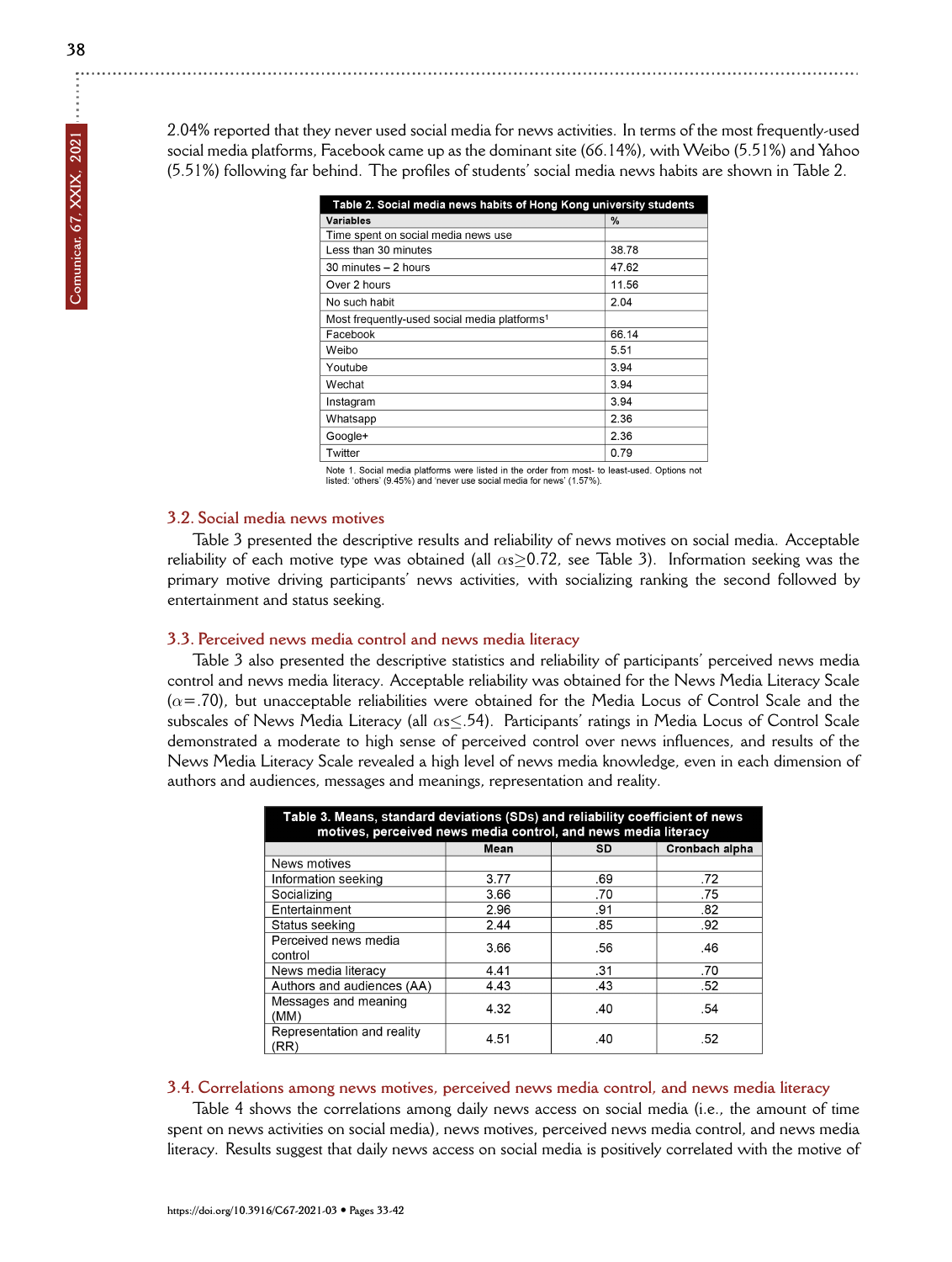socializing ( $r=0.21$ , <.05). Four types of news motives were not correlated with perceived news media control and news media literacy, except the relation between status seeking and perceived news media control and that between socializing and news media literacy. Besides, perceived news media control was positively and significantly related to news media literacy.

| Table 4. Correlations among daily news access on social media, news motives, news media<br>knowledge, and news media literacy |        |     |         |         |        |         |  |
|-------------------------------------------------------------------------------------------------------------------------------|--------|-----|---------|---------|--------|---------|--|
|                                                                                                                               |        | 2   | 3       | 4       | 5      | 6       |  |
| 1. Daily news access on social media                                                                                          | -      |     |         |         |        |         |  |
| News motives                                                                                                                  |        |     |         |         |        |         |  |
| 2. Information seeking                                                                                                        | .04    |     |         |         |        |         |  |
| 3. Socializing                                                                                                                | $.21*$ | .11 |         |         |        |         |  |
| 4. Entertainment                                                                                                              | .03    | .13 | $24**$  |         |        |         |  |
| 5. Status seeking                                                                                                             | .14    | .15 | $.32**$ | $.32**$ |        |         |  |
| 6. Perceived news media control                                                                                               | .03    | .12 | .24     | $-06$   | $.17*$ | -       |  |
| 7. News media literacy                                                                                                        | .05    | .08 | .30**   | -.09    | .08    | $.31**$ |  |
|                                                                                                                               |        |     |         |         |        |         |  |

Note. \*p<.05, \*\*p<.01.

## **3.5. Prediction of news motives and news media literacy on social media news use**

A regression analysis was conducted to examine the predictive effects of news motives and news media literacy on daily news access on social media (Table 5). We entered four types of news motives (i.e., information seeking, socializing, status seeking, and entertainment), news media literacy and perceived news media control into the model using a forward method, so that only the variable(s) producing the best prediction could be entered into the model. Only the motive of socializing was successfully entered into the model, which significantly predicted the daily news access on social media (*β*=1.06, t=3.27, p=.03). The motive of socializing also explained a significant proportion of variance in daily news access on social media ( $R^2 = .03$ ,  $F = 4.93$ ,  $p = .03$ ).

| Table 5. Means and standard deviations (SDs) of news motives by levels of news media<br>literacy |                        |             |               |                       |
|--------------------------------------------------------------------------------------------------|------------------------|-------------|---------------|-----------------------|
|                                                                                                  | Mean (SD)              |             |               |                       |
|                                                                                                  | Information<br>seeking | Socializing | Entertainment | <b>Status seeking</b> |
| Low news media literacy                                                                          | 3.68(.65)              | 3.48(.70)   | 3.06(.87)     | 2.38(.77)             |
| High news media literacy                                                                         | 3.82(.71)              | 3.83(.66)   | 2.88(.95)     | 2.49(.93)             |

#### **3.6. Comparisons between high and low news-literate participants**

High and low news-literate participants were separated by a median split, and a two-way mixed ANOVA was conducted to examine the relations between news motives and news media literacy. Normality checks showed that the residuals did not fit the normal distribution (Mauchly's Test of Sphericity:  $p=0.32$ ). The results of ANOVA showed that there were significant effects for news motives  $(F=122.88, p<.001, \eta_p=.44)$  and news motives×news media literacy interaction (F=3.57, p<.05,  $\eta_p$  = .03), but not for news media literacy (F=1.48, p=0.23,  $\eta_p$  = .01). Simple effect t-tests to follow up the interaction revealed significant differences in socializing between low and high news-literate participants, t(143)=2.98, <.01, with high news-literate participants being more likely to seek news for socializing (Table 5).

## **4. Discussion and conclusion**

The current study provided empirical data on how Hong Kong university students consumed news on social media, what motivated their news use on social media, and how those news motives were linked to their levels of news media literacy. Most Hong Kong students consumed news via social media on a daily basis with Facebook ranked the most popular platform. Three major findings were obtained: (1) most students were motivated by information seeking and socializing for social media news use, and socializing was the strongest motive in predicting the amount of news use on social media; (2) those who believed themselves to be in control of news media influences showed higher levels of news media literacy; and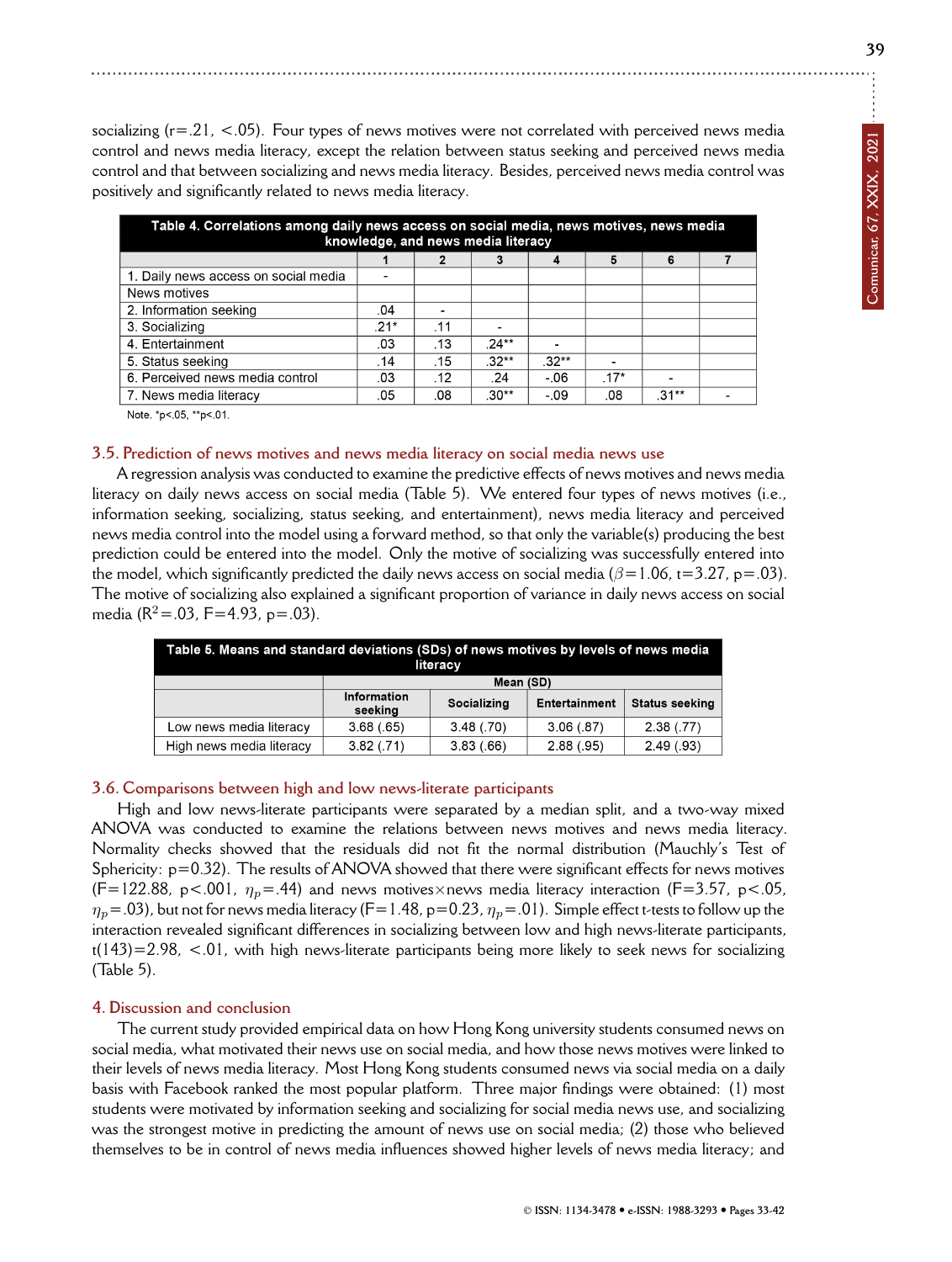(3) students with high news media literacy were more likely to seek news for socializing as compared to their lower news-literate counterparts.

The majority of our participants were motivated by information seeking and socializing for their social media news use. These are powerful and enduring motives that could enhance students' acquisition of useful knowledge and social communication. Similar findings have been obtained in prior studies. For instance, Papacharissi and Rubin (2000) and Luo (2002) found that information seeking was a key driver for Web use, and Howard and Corkindale (2008) demonstrated that socializing was positively associated with online news consumption. It was good to see that university students sought news mostly for relevant and timely information, as such intrinsically driven behavior would result in better learning, creativity, competence and positive coping (Ryan & Deci, 2000). Also, the socializing motive helped to fulfill students' needs to fit in, extend and deepen social relationships, which constituted an important developmental task for young people during their early adulthood (Scale, 2010). We also found that news motives varied between highly news-literate and low news-literate students, with those possessing higher news media literacy being more likely to be driven by the socializing motive. This indicates that highly news-literate individuals care more about interacting with others which brings them a sense of belonging (Rubin, 1986). They share news from social media to develop and maintain their social relationships, and feel connected to the community through news sharing and discussions. On the one hand, the increased news activities boost the accumulation of news knowledge that forms the basis of news media literacy. On the other hand, higher news literacy brings confidence in sharing views and news, thus leading to closer connections to their friends and family.

The link between news motives and news media literacy was also found in previous research. The study of Maksl et al. (2017) suggested that teens with better news media literacy displayed greater intrinsic motivation as compared to less news-literate counterparts (e.g., I follow the news because I like to). This can be explained by the argument that suggests that diverse news motives influence the way young people perceive and process news (Ryan & Deci, 2000), thus leading to differential learning from the news (Choi, 2016; Eveland, 2002; David, 2009; Maksl et al., 2015; Malik et al., 2013). Theoretically, a full awareness of how news are produced and disseminated would help to increase the understanding of news influences and enhance personal self-efficacy in controlling news influences. When people recognize their abilities to do so, their motivations for news engagement might increase (Potter, 2004). Taken together, the current findings have practical implications for future news literacy education. By identifying university students' knowledge and competence in news, our data specifies what educators and practitioners should focus on in their future education to best fulfill students' needs. For instance, as suggested by our findings, news use on social media has become an unavoidable part of students' everyday lives, so it is necessary to teach about social media and its potential influences before exposing students to a complex news environment on social media. Also, news habits, news motives, and news media literacy might differ among students from different socio-cultural environments (Fleming & Kajimoto, 2016; Hornik & Kajimoto, 2014; Silverblatt et al., 2014). Therefore, educators should incorporate local learners' characteristics into the existing education models but not directly copying what Western programs have developed. We believe that a better understanding of students' news habits, news motives, and other psychological components (e.g., perceived control over news influences and levels of news media literacy) would help empower and improve the teaching and learning of news. Social media would serve as an efficient learning tool for news literacy education if students are well equipped to use them in a smart way.

One limitation of this study was the efficacy of the self-report scales and a lack of direct assessment on critical thinking in news. As illustrated in our results, the reliability of some scales was unacceptable for a standardized instrument, and there is a lack of objective assessment on students' critical thinking skills in interpreting and evaluating real-life news messages. Future research can seek to address these questions by improving the relevant measurements. For instance, a combination of self-report scales and objective skill tests would help to get a more comprehensive picture of how much university students know about news (Ku et al., 2019). Another limitation is the sampling methods and limited sample size. We put out open recruitment for students to participate in our study, and those who decided to come were more likely to be naturally active and expressive, which led to a possibility of a biased sample. The scale of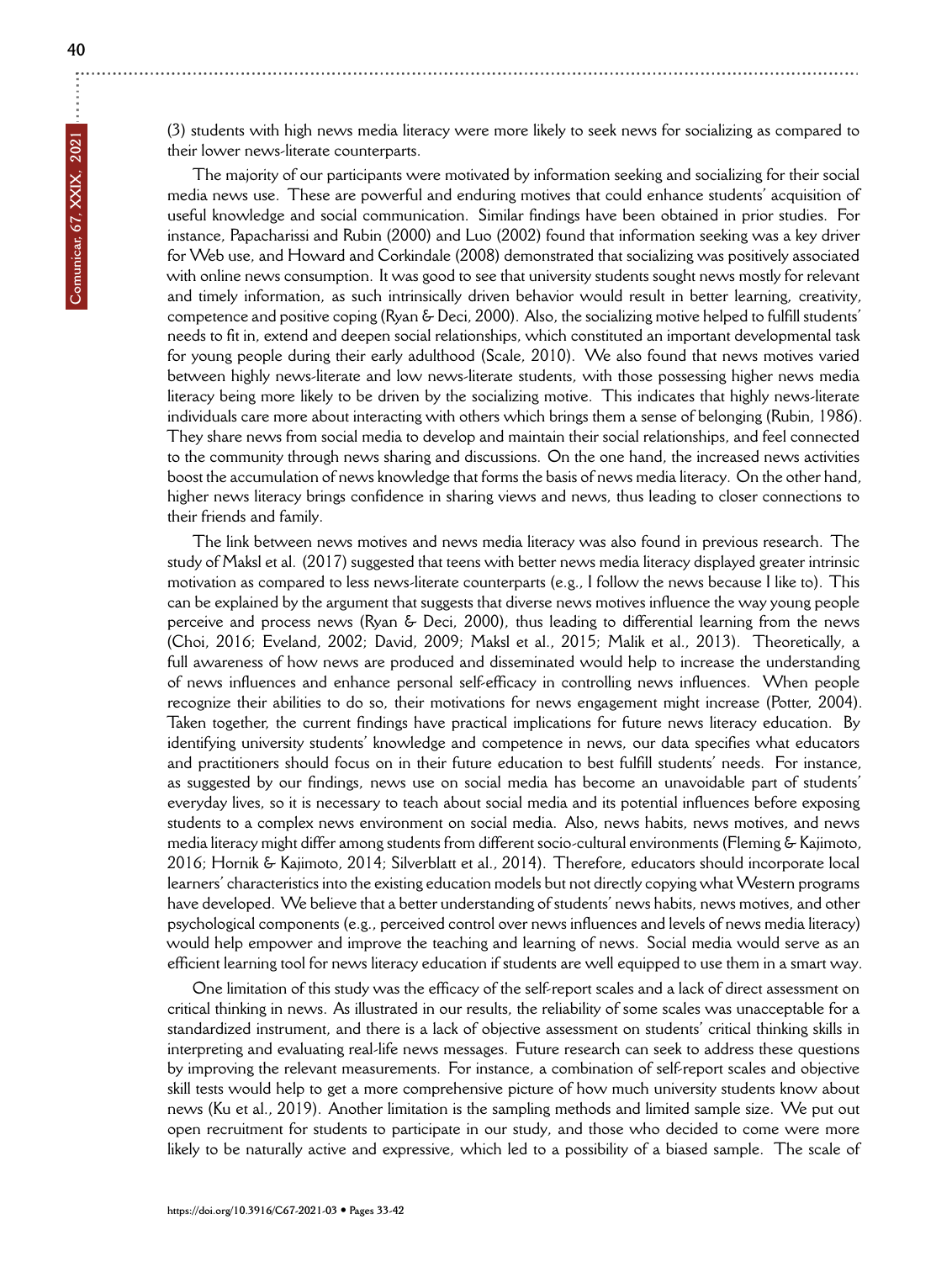**41**

sampling is small and restricted in one university in Hong Kong, and there were more female than male participants. Methodologically, we did not consider students' majors and other background information that might be associated with news habits or news media literacy. Overall, these limitations might cause a limited generalization of our findings. To solve these, we suggest implementing a larger-scale study to look at university students' news activities across countries. In this sense, the current findings can serve as a starting point and basis for future research.

The current study examined 147 university students' news motives, perceived news media control, and levels of news media literacy. We found that the motive of socializing was the most powerful predictor for social media news use, and most students showed a strong sense of being in control over news influences and a high level of knowledge about news. Highly news-literate users were more likely to display a socializing motive when compared to those who were less news-literate. Considering the limited scope and size of our sample, we call for a study at a larger scale, across different cultures, to further understand students' actual knowledge, competence, and needs in news. The relevant research would provide firsthand information about learners' diverse needs and assist educators and teachers to foster responsible news users in an interactive and information-saturated age.

## **Funding Agency**

This research was funded by Faculty Research Grant from the Hong Kong Baptist University.

#### **References**

Allcott, H., & Gentzkow, M. (2017). Social media and fake news in the 2016 election. *Journal of Economic Perspectives*, *31*(2), 211-236.<https://doi.org/10.1257/jep.31.2.211>

Ashley, S., Maksl, A., & Craft, S. (2013). Developing a news media literacy scale. *Journalism & Mass Communication Educator*, *68*(1), 7-21.<https://doi.org/10.1177/1077695812469802>

Brandtzaeg, P., Følstad, A., & Chaparro-Domínguez, M. (2018). How journalists and social media users perceive online fact-checking and verification services. *Journalism Practice*, *12*(9), 1109-1129.<https://doi.org/10.1080/17512786.2017.1363657> Casero-Ripollés, A. (2012). Beyond newspapers: News consumption among young people in the digital era. [Más allá de los diarios: El consumo de noticias de los jóvenes en la era digital]. *Comunicar*, *20*, 151-158. <https://doi.org/10.3916/C39-2012-03-05>

Choi, J. (2016). Why do people use news differently on SNSs? An investigation of the role of motivations, media repertoires, and technology cluster on citizens' news-related activities. *Computers in Human Behaviour*, *54*, 249-256. <https://doi.org/10.1016/j.chb.2015.08.006>

Choi, J., & Lee, J.K. (2015). Investigating the effects of news sharing and political interest on social media network heterogeneity. *Computers in Human Behaviour*, *44*, 258-266.<https://doi.org/10.1016/j.chb.2014.11.029>

David, C.C. (2009). Learning political information from the news: A closer look at the role of motivation. *Journal of Communication*, *59*(2), 243-261.<https://doi.org/10.1111/j.1460-2466.2009.01414.x>

Diddi, A., & LaRose, R. (2006). Getting hooked on news: Uses and gratifications and the formation of news habits among college students in an internet environment. *Journal of Broadcasting & Electronic Media*, *50*(2), 193-210. [https://doi.org/10.1207/s15506878jobem5002\\_2](https://doi.org/10.1207/s15506878jobem5002_2)

Dunne, A., Lawlor, M., & Rowley, J. (2010). Young people's use of online social networking sites – a uses and gratifications perspective. *Journal of Research in Interactive Marketing*, *4*(1), 46-58.<https://doi.org/10.1108/17505931011033551> Ellison, N., Steinfield, C., & Lampe, C. (2007). The benefits of Facebook "friends": Social capital and college students' use of

online social network sites. *Journal of Computer-Mediated Communication*, *12*(4), 1143-1168. <https://doi.org/10.1111/j.1083-6101.2007.00367.x>

Eveland, W. (2002). News information processing as mediator of the relationship between motivations and political knowledge. *Journalism & Mass Communication Quarterly*, *79*(1), 26-40.<https://doi.org/10.1177/107769900207900103>

Eveland, W. (2004). The effect of political discussion in producing informed citizens: The roles of information, motivation, and elaboration. *Political Communication*, *21*, 177-193.<https://doi.org/10.1080/10584600490443877>

Fleming, J., & Kajimoto, M. (2016). The freedom of critical thinking: Examining efforts to teach American news literacy principles in Hong Kong, Vietnam, and Malaysia. In M. Yildiz, & J. Keengwe (Eds.), *Handbook of research on media literacy in the digital world* (pp. 208-235). IGI Global.<https://doi.org/10.4018/978-1-5225-8359-2.ch020>

Gao, W., Liu, Z., & Li, J. (2017). How does social presence influence SNS addiction? A belongingness theory perspective. *Computers in Human Behavior*, *77*, 347-355.<https://doi.org/10.1016/j.chb.2017.09.002>

Hobbs, R. (2010). *Digital and media literacy: A plan of action*. Aspen Institute.<https://bit.ly/31u26Q8>

Hornik, R., & Kajimoto, M. (2014). De-Americanizing' news literacy: Using local media examples to teach critical thinking to students in different socio-cultural environments. *Asia Pacific Media Educator*, *24*(2), 175-185.

<https://doi.org/10.1177/1326365x14555280>

Howard, Y., & Corkindale, D. (2008). Towards an understanding of the behavioral intention to use online news services. *Internet Research*, *18*(3), 286-312.<https://doi.org/10.1108/10662240810883326>